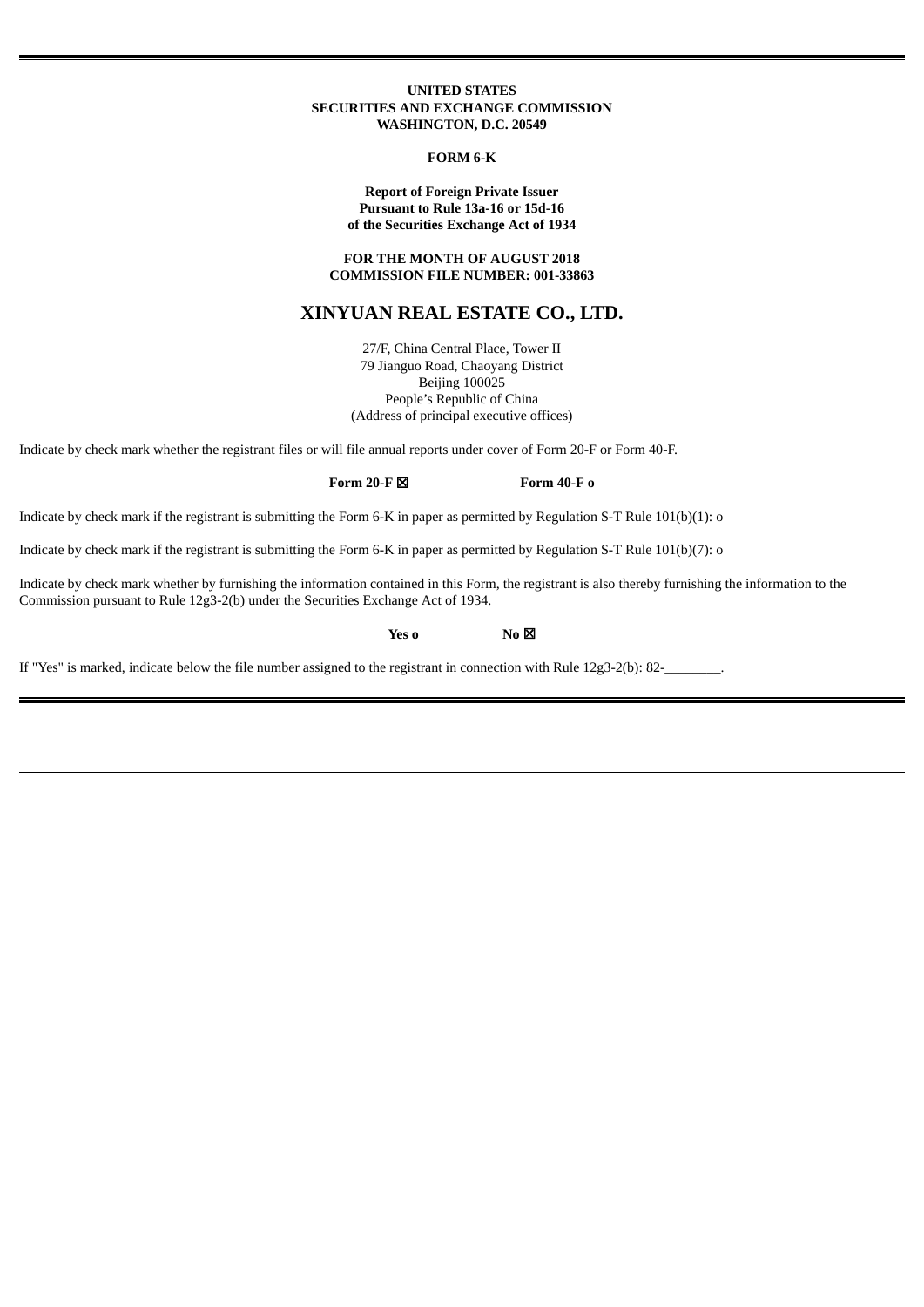# **TABLE OF CONTENTS**

|                                                                                | <b>Page</b> |
|--------------------------------------------------------------------------------|-------------|
| Signature                                                                      |             |
| Exhibit 99.1 Xinyuan Real Estate Co., Ltd. Press Release dated August 15, 2018 |             |
| Exhibit 99.2 Xinyuan Real Estate Co., Ltd. Press Release dated August 15, 2018 |             |
|                                                                                |             |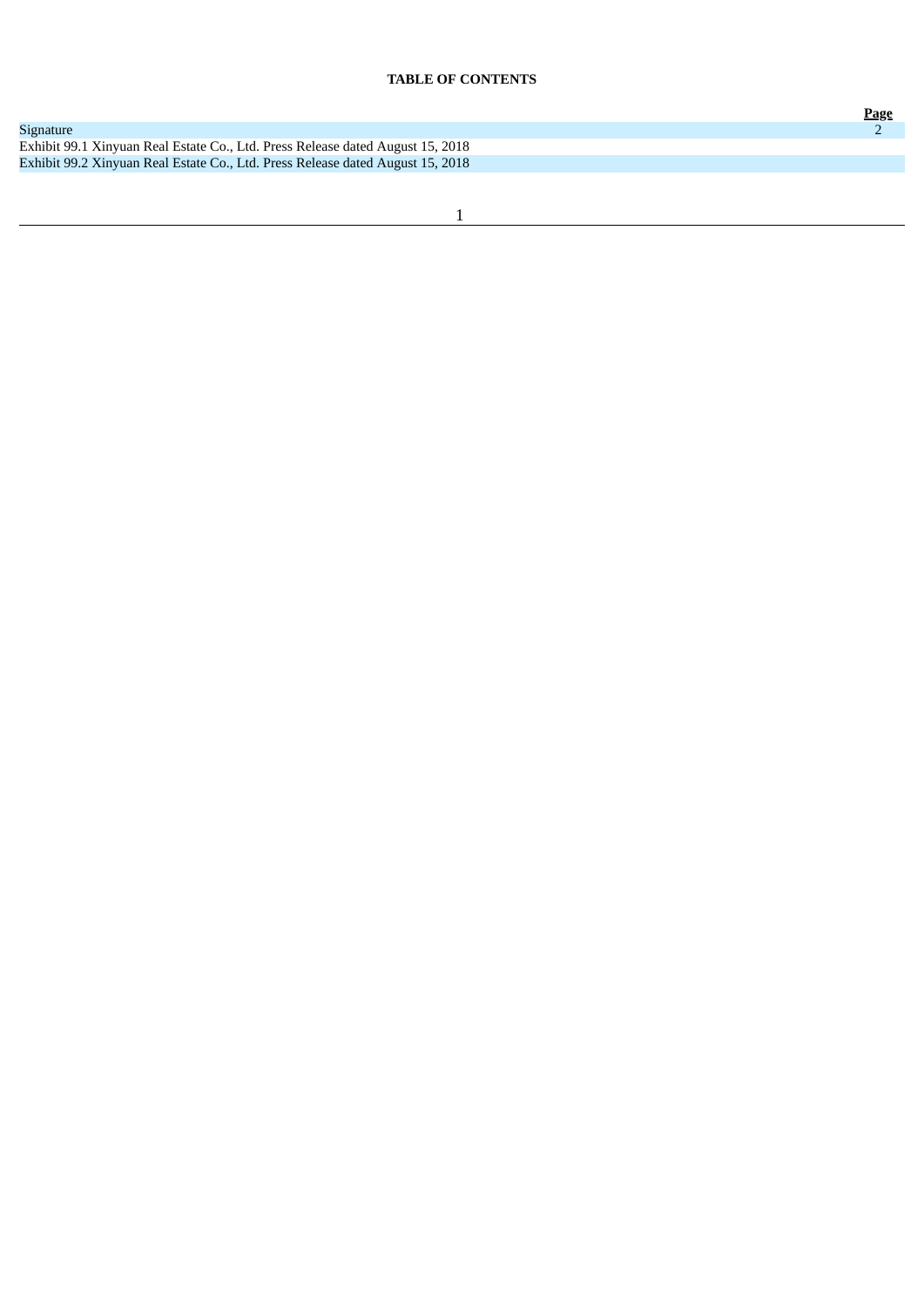## **SIGNATURE**

Pursuant to the requirements of the Securities Exchange Act of 1934, the registrant has duly caused this report to be signed on its behalf by the undersigned, thereunto duly authorized.

# XINYUAN REAL ESTATE CO., LTD.

By: /s/ Xuefeng Li

Name: Xuefeng Li Title: Interim CFO

Date: August 15, 2018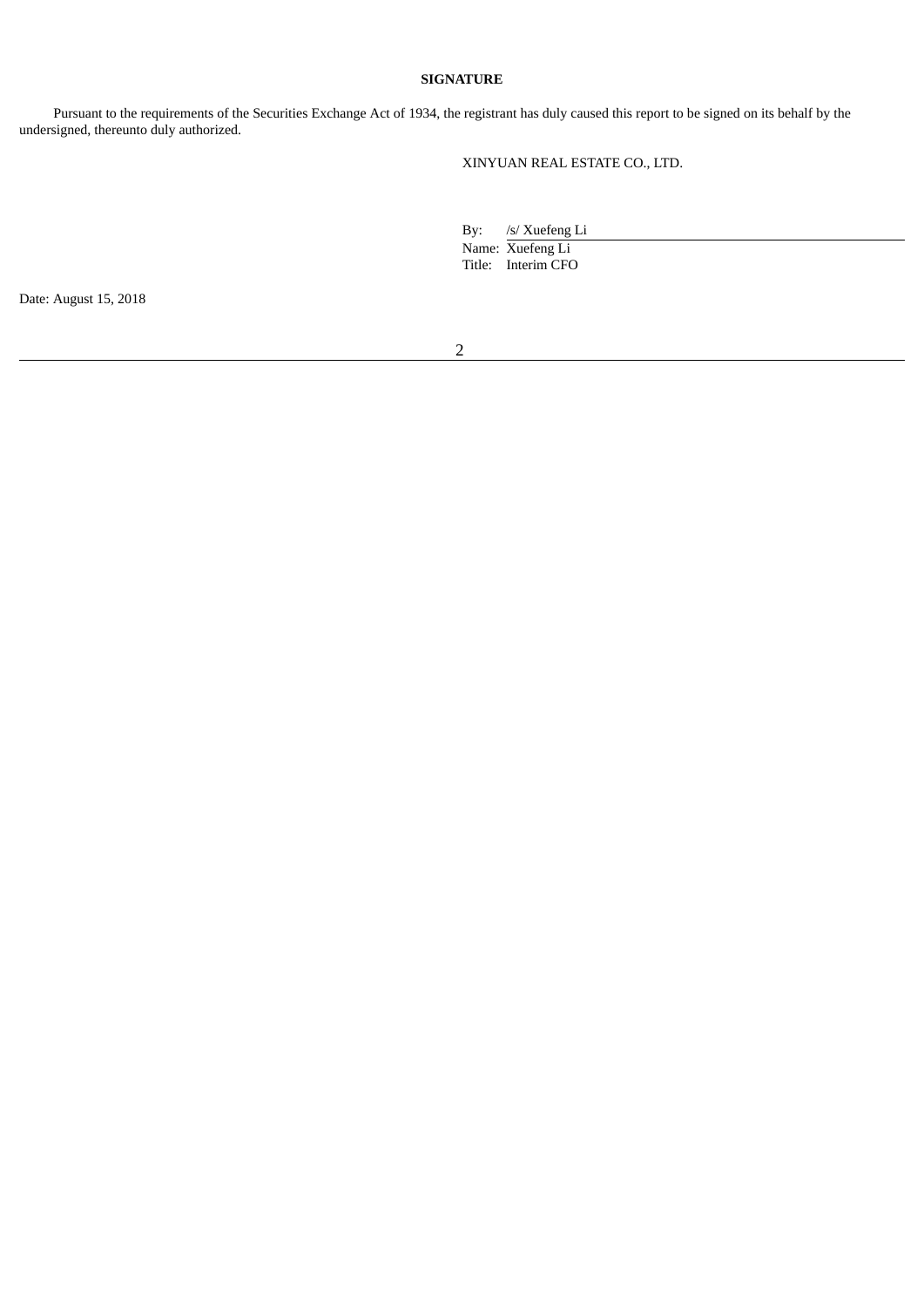## **Xinyuan Real Estate Co., Ltd. Announces Second Quarterly Dividend for 2018**

**BEIJING, August 15, 2018** – Xinyuan Real Estate Co., Ltd. ("Xinyuan" or the "Company") (NYSE: XIN), an NYSE-listed real estate developer and property manager operating primarily in China and also in other countries, today announced that its Board of Directors has declared a cash dividend for the second quarter of 2018 of US\$0.05 per common share, or US\$0.10 per American Depositary Share ("ADS"), which will be payable before September 12, 2018 to shareholders of record as of August 27, 2018.

## **About Xinyuan Real Estate Co., Ltd.**

Xinyuan Real Estate Co., Ltd. ("Xinyuan") is an NYSE-listed real estate developer and property manager primarily in China and in other countries. In China, the Company develops and manages large scale, high quality real estate projects in over ten tier one and tier two cities, including Beijing, Shanghai, Zhengzhou, Jinan, Xi'an, and Suzhou. Xinyuan was one of the first Chinese real estate developers to enter the U.S. market and over the past few years has been active in real estate development in New York. The Company aims to provide comfortable and convenient real estate related products and services to middle-class consumers. For more information, please visit http://www.xyre.com.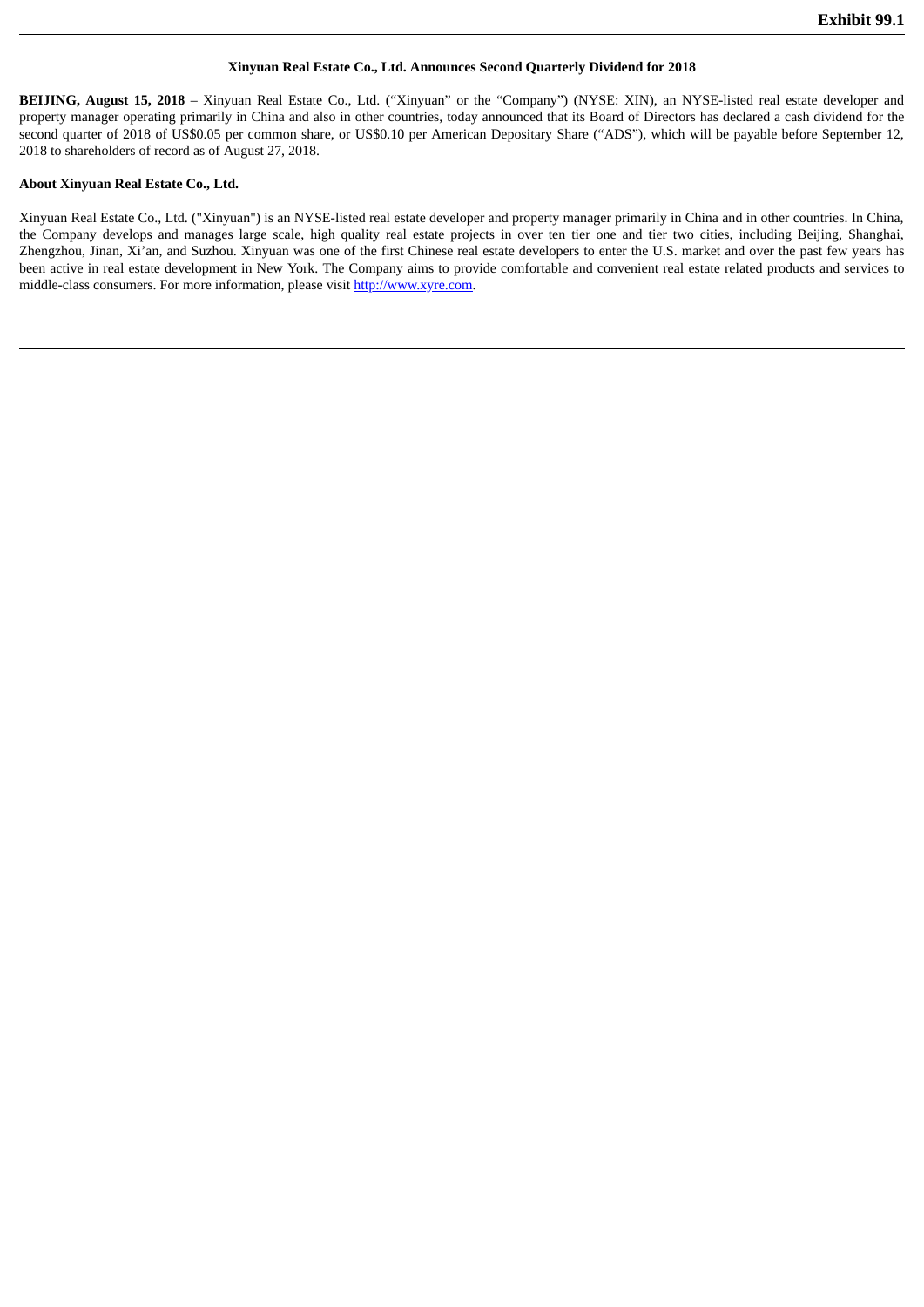#### **Safe Harbor Statement**

Certain statements in this press release constitute "forward-looking statements". These statements are made under the "safe harbor" provisions of the U.S. Private Securities Litigation Reform Act of 1995. These forward-looking statements includes statements about estimated financial performance, sales performance and activity, among others and can generally be identified by terminology such as "will," "expects," "anticipates," "future," "intends," "plans," "believes," "estimates" and similar statements. Statements that are not historical statements are forward-looking statements. Forward-looking statements involve inherent risks and uncertainties that could cause actual results to differ materially from those projected or anticipated, including, but not limited to, our ability to continue to implement our business model successfully; our ability to secure adequate financing for our project development; our ability to successfully sell or complete our property projects under construction and planning; our ability to enter into new geographic markets and expand our operations; the marketing and sales ability of our third-party sales agents; the performance of our third-party contractors; the impact of laws, regulations and policies relating to real estate developers and the real estate industry in the countries in which we operate; our ability to obtain permits and licenses to carry on our business in compliance with applicable laws and regulations; competition from other real estate developers; the growth of the real estate industry in the markets in which we operate; fluctuations in general economic and business conditions in the markets in which we operate; and other risks outlined in our public filings with the Securities and Exchange Commission, including our annual report on Form 20-F for the year ended December 31, 2017. Except as required by law, we undertake no obligation to update or review publicly any forward-looking statements, whether as a result of new information, future events or otherwise, after the date on which the statement is made.

For more information, please contact:

Xinyuan Real Estate Co., Ltd. Mr. Charles Wang Investor Relations Director Tel: +86 (10) 8588-9376 Email: irteam@xyre.com

ICR, LLC Investors: Mr. William Zima In U.S.: +1-646-308-1472 Email: William.zima@icrinc.com

Media: Mr. Edmond Lococo In China: +86 (10) 6583-7510 Email: Edmond.Lococo@icrinc.com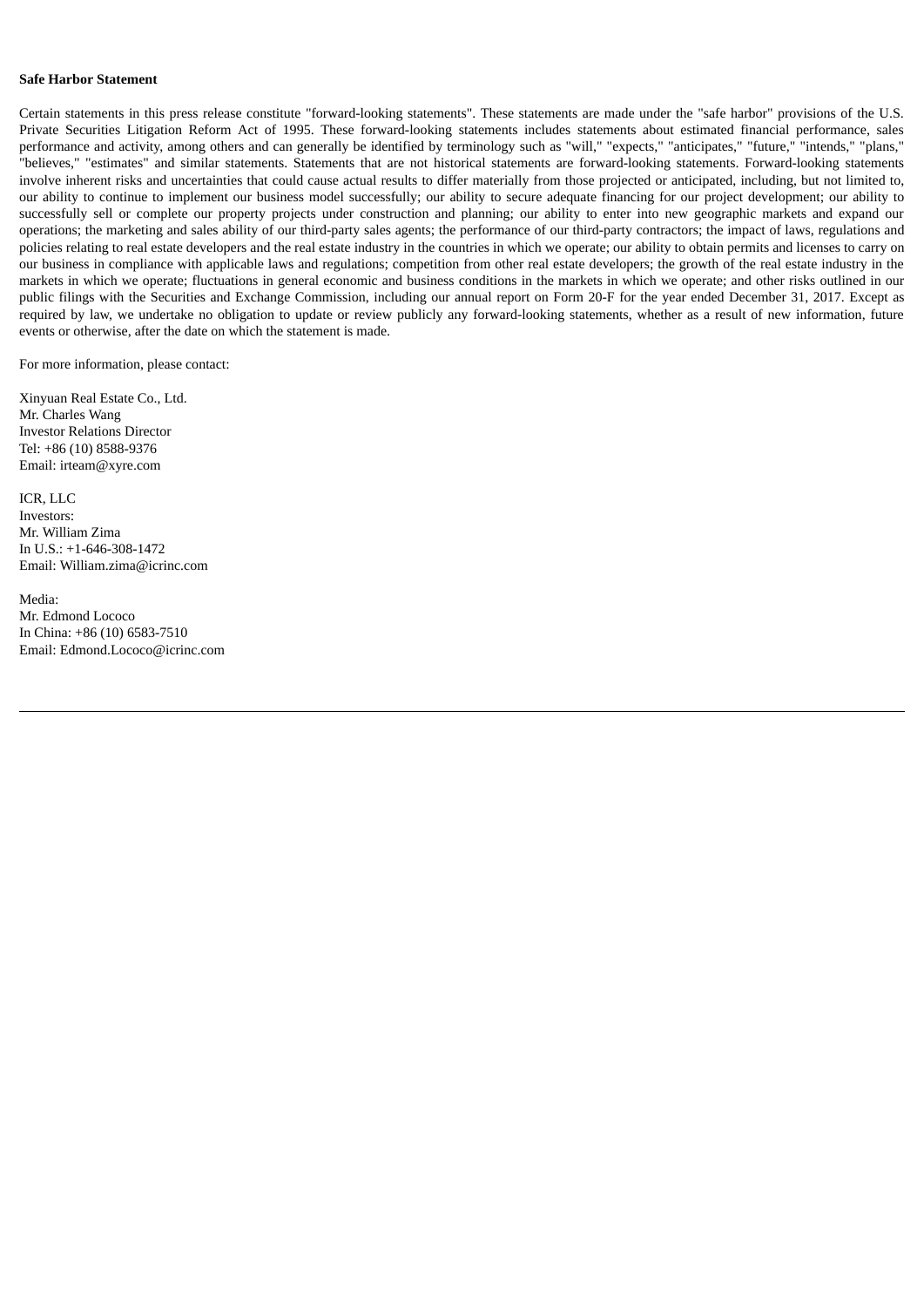## **Xinyuan Real Estate Co., Ltd. Announces Second Quarter 2018 Financial Results**

**BEIJING, China, August 15, 2018** - Xinyuan Real Estate Co., Ltd. ("Xinyuan" or the "Company") (NYSE: XIN), an NYSE-listed real estate developer and property manager primarily in China and also in other countries, today announced its unaudited financial results for the second quarter ended June 30, 2018.

## **Second Quarter 2018 Highlights**

- Under ASC 606, the Company expects to recognize revenue for contracts executed starting from January 1, 2018, on an "over time" basis using costs incurred, an input measure.
- Second quarter results reflect the adoption of ASC 606 and may not be directly comparable to prior periods.
- The adoption of ASC 606 reduced second quarter reported revenues and net income by \$212.8 million and \$29.2 million, respectively.
- · Contract sales decreased 13.4% to US\$633.9 million from US\$732.4 million in the second quarter of 2017 and increased 66.5% from US\$380.7 million in the first quarter of 2018.
- · Total revenue decreased 26.1% to US\$360.6 million from US\$488.2 million in the second quarter of 2017 and increased 107.1% from US\$174.1 million in the first quarter of 2018.
- · Gross profit increased 3.4% to US\$111.6 million, or 30.9% of total revenue, from US\$107.9 million, or 22.1% of total revenue, in the second quarter of 2017 and increased 188.4% from US\$38.7 million, or 22.2% of total revenue, in the first quarter of 2018.
- Selling, General and Administrative ("SG&A") expenses as a percentage of total revenue increased to 12.6% from 9.8% in the second quarter of 2017 and decreased from 22.9% in the first quarter of 2018.
- Net loss was US\$9.1 million compared to net income of US\$20.8 million in the second quarter of 2017 and net loss of US\$12.7 million in the first quarter of 2018. Exchange gains of \$11.6 million in the first quarter of 2018 swung to exchange losses in Q2 2018 as the RMB weakened against the US dollar.
- · Diluted net loss per American Depositary Share ("ADS") attributable to shareholders were US\$0.11 compared to diluted net earnings per ADS of US\$0.14 in the second quarter of 2017 and net loss per ADS of US\$0.16 in the first quarter of 2018.

Mr. Yong Zhang, Xinyuan's Chairman, stated, "During the second quarter of 2018, our contract sales experienced downward pressure because of tightened regulations on China's property market. Also, our revenue recognition was delayed due to ASC606 adoption. Despite these factors, we managed to double our revenue and grow our contract sales by two-thirds since the first quarter of 2018."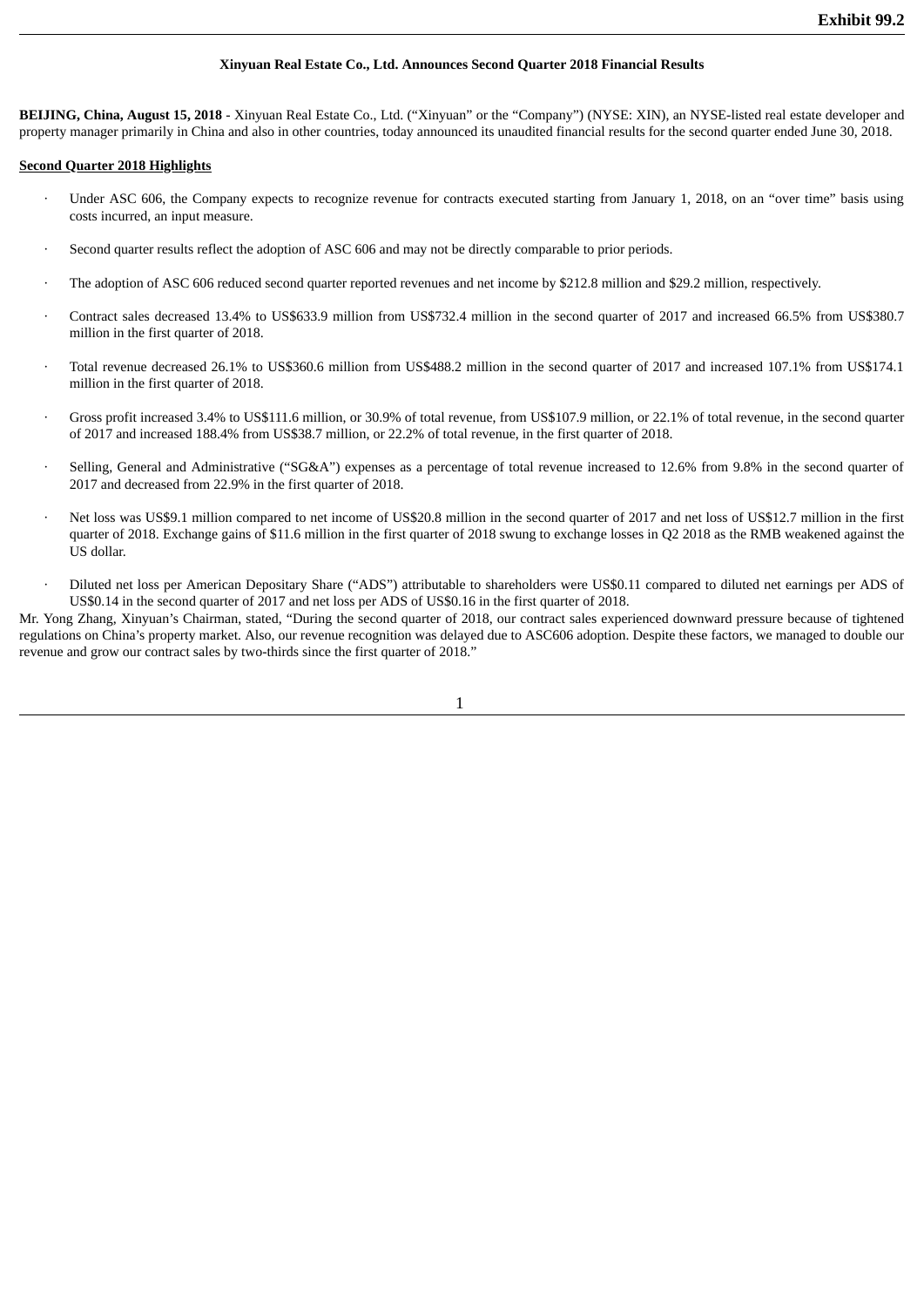Mr. Zhang continued, "In the second quarter of 2018, we continued to progress as planned with our domestic pre-sales and overseas projects. We commenced pre-sales of three projects, Zhengzhou International New City III D, Zhengzhou International New City III B, and Zhengzhou Hangmei International Wisdom City I. We were also able to expand our land bank with the strategic acquisition of 6 pieces of land: Zhengzhou International New City, Zhengzhou Hangmei International Wisdom City, Wuhan New Project, Jinan Zhangqiu Project, Suzhou New Project, and Qingdao West Coast Project. With an enlarged land bank, and an expanded global footprint, we are well positioned for long-term growth.

"Despite persistent regulatory headwinds, we remain optimistic about the financial outlook for the rest of the year. We are also proud of our ability to deliver sustainable value to shareholders via a consistent quarterly dividend payout." concluded Mr. Zhang.

## **Second Quarter 2018 Financial Results**

#### **Contract Sales**

Contract sales in China totaled US\$630.3 million in the second quarter compared to US\$711.8 million in the second quarter of 2017 and US\$375.5 million in the first quarter of 2018.

The Company's GFA sales in China were 282,900 square meters in the second quarter of 2018 compared to 409,700 square meters in the second quarter of 2017 and 149,800 square meters in the first quarter of 2018.

The average selling price ("ASP") per square meter sold in China was RMB14,173 (US\$2,226) in the second quarter of 2018 compared to RMB11,946 (US\$1,739) in the second quarter of 2017 and RMB15,932 (US\$2,506) in the first quarter of 2018.

Contract sales in the United States totaled US\$3.6 million in the second quarter of 2018.

The Company commenced pre-sales of three new projects in the second quarter of 2018, Zhengzhou International New City III D, Zhengzhou International New City III B and Zhengzhou Hangmei International Wisdom City I, which contributed 34.3% and 31.3% of total GFA sales and total contract sales, respectively.

#### **Breakdown of GFA Sales and ASPs by Project in China**

| Project                                                |               | Q2 2017<br>Q1 2018<br>Q2 2018 |               |            |               |            |
|--------------------------------------------------------|---------------|-------------------------------|---------------|------------|---------------|------------|
|                                                        | <b>GFA</b>    | <b>ASP</b>                    | <b>GFA</b>    | <b>ASP</b> | <b>GFA</b>    | <b>ASP</b> |
|                                                        | $(m^2$ '000s) | (RMB)                         | $(m^2$ '000s) | (RMB)      | $(m^2$ '000s) | (RMB)      |
| Xingyang Splendid II                                   | 15.4          | 5,265                         |               |            | 0.3           | 9,939      |
| Kunshan Royal Palace                                   | 5.3           | 24,173                        | (0.2)         | 22,314     | 0.2           | 22,313     |
| Jinan Royal Palace                                     | 13.2          | 10,508                        | 22.4          | 12,626     | 27.4          | 16,341     |
| Xuzhou Colorful City                                   | 2.8           | 13,385                        | 3.6           | 10,265     | $0.8\,$       | 10,495     |
| Chengdu Thriving Family                                | 6.0           | 19,194                        | 4.5           | 17,183     | 1.3           | 16,011     |
| Changsha Xinyuan Splendid                              | 28.2          | 9,521                         | 2.6           | 15,130     | 3.7           | 15,869     |
| Sanya Yazhou Bay No.1                                  | 8.1           | 15,888                        | 30.9          | 23,197     | 12.0          | 25,758     |
| Xi'an Metropolitan                                     | 9.5           | 9,553                         | 1.5           | 9,594      | 4.5           | 7,480      |
| Zhengzhou Xindo Park                                   | 22.9          | 6,998                         | 0.1           | 10,000     | 0.4           | 7,560      |
| Jinan Xin Central                                      | 8.3           | 13,928                        | 12.2          | 10,527     | 9.2           | 14,073     |
| Henan Xin Central I                                    | 3.4           | 16,229                        | 0.3           | 18,486     | 1.0           | 15,342     |
| Zhengzhou Fancy City I                                 | 2.6           | 19,015                        | 0.2           | 19,949     | 1.2           | 10,989     |
| Zhengzhou Fancy City II (South)                        | 7.6           | 12,649                        | $1.2\,$       | 13,031     | 0.8           | 14,103     |
| Tianjin Spring Royal Palace I                          | 11.0          | 11,118                        | 1.1           | 14,631     | 0.1           | 16,294     |
| Kunshan Xindo Park                                     | 10.6          | 20,523                        | 2.3           | 23,009     | 4.3           | 23,585     |
| Zhengzhou<br>International<br>New                      |               |                               |               |            |               |            |
| City I                                                 | 207.4         | 12,084                        | 2.4           | 13,322     | 6.0           | 25,102     |
| Henan Xin Central II                                   | 27.2          | 11,293                        | 7.7           | 11,768     | 6.2           | 12,351     |
| Xingyang Splendid III                                  | 15.5          | 6,981                         | 16.2          | 7,381      | 13.2          | 7,934      |
| Changsha Mulian Royal Palace                           |               |                               | 2.0           | 16,177     | 29.2          | 10,188     |
| Zhengzhou<br>International<br>New                      |               |                               |               |            |               |            |
| City II                                                |               |                               | 11.8          | 13,739     | 1.7           | 13,671     |
| Zhengzhou<br>International<br><b>New</b>               |               |                               |               |            |               |            |
| City III A                                             |               |                               | 20.4          | 13,802     | 1.2           | 13,611     |
| Zhengzhou Fancy City II (North)                        |               |                               | 2.3           | 9,813      | 35.3          | 9,801      |
| Tianjin Spring Royal Palace II                         |               |                               | 2.7           | 13,412     | 11.5          | 14,124     |
| Zhengzhou<br>International<br>New                      |               |                               |               |            |               |            |
| City III D                                             |               |                               |               |            | 29.6          | 14,282     |
| Zhengzhou Hangmei International                        |               |                               |               |            | 16.2          |            |
| Wisdom City I                                          |               |                               |               |            |               | 7,195      |
| Zhengzhou<br>International<br><b>New</b><br>City III B |               |                               |               |            | 51.3          | 13,996     |
| <b>Others</b>                                          | 4.7           |                               | 1.6           |            | 14.3          |            |
| <b>Total</b>                                           | 409.7         | 11,946                        | 149.8         | 15,932     | 282.9         | 14,173     |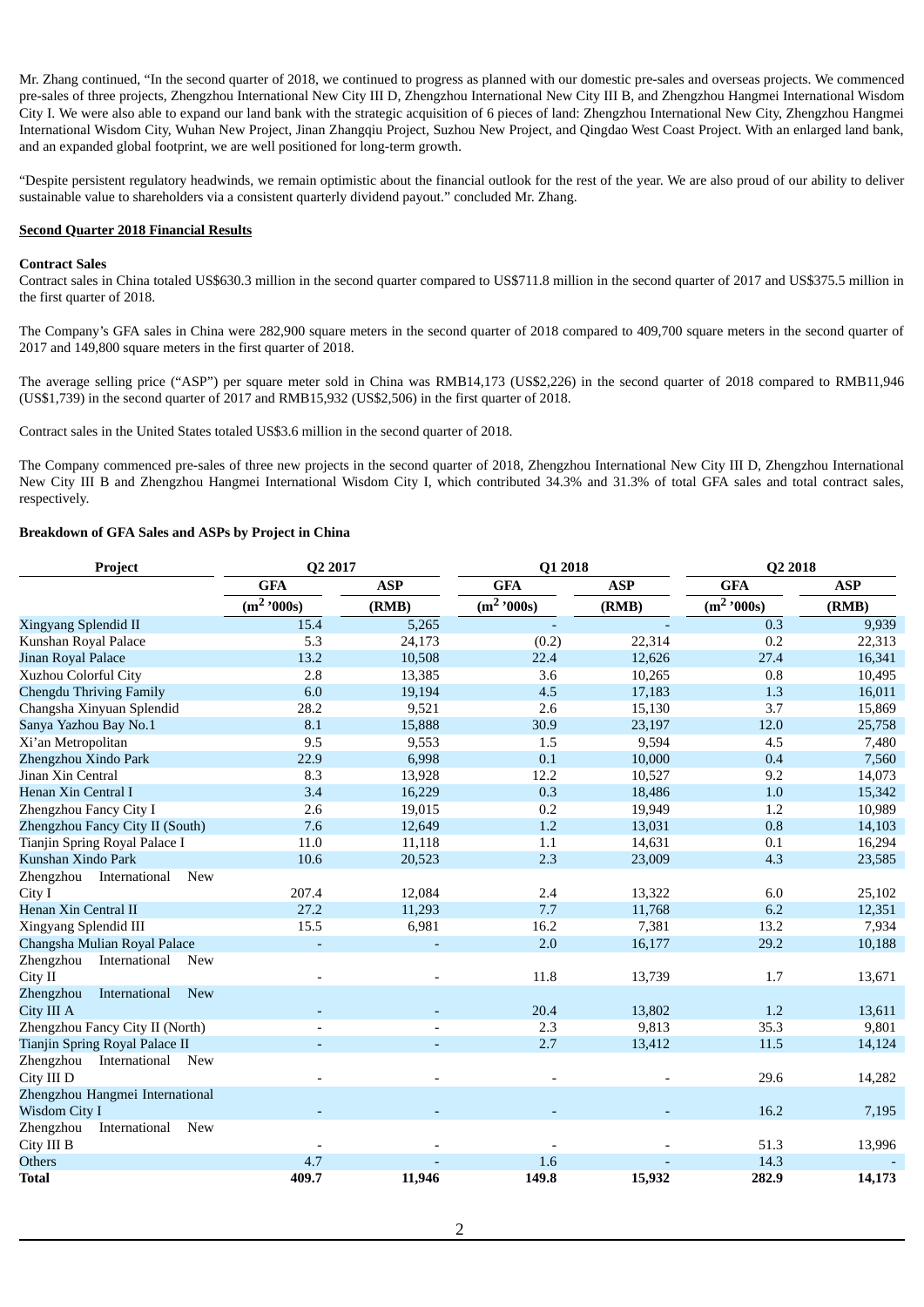#### **Revenue**

In the second quarter of 2018, the Company's total revenue decreased 26.1% to US\$360.6 million from US\$488.2 million in the second quarter of 2017 and increased 107.1% from US\$174.1 million in the first quarter of 2018.

## **Gross Profit**

Gross profit for the second quarter of 2018 was US\$111.6 million, or 30.9% of revenue, compared to a gross profit of US\$107.9 million, or 22.1% of revenue, in the second quarter of 2017 and a gross profit of US\$38.7 million, or 22.2% of revenue, in the first quarter of 2018.

### **Selling, General and Administrative Expenses**

SG&A expenses were US\$45.6 million for the second quarter of 2018 compared to US\$47.9 million for the second quarter of 2017 and US\$39.8 million for the first quarter of 2018. As a percentage of total revenue, SG&A expenses were 12.6% compared to 9.8% in the second quarter of 2017 and 22.9% in the first quarter of 2018.

## **Net Income/(loss)**

The Company experienced a net loss in the second quarter of 2018 due to the decrease of revenue, foreign currency exchange loss, and interest expenses. Net loss for the second quarter of 2018 was US\$9.1 million compared to net income of US\$20.8 million for the second quarter of 2017 and net loss of US\$12.7 million for the first quarter of 2018. Net margin decreased from 4.3% in the second quarter of 2017 and increased from negative 7.3% in the first quarter of 2018 to negative 2.5% for the second quarter of 2018. Diluted net loss was US\$0.11 per ADS in the second quarter of 2018 compared to diluted net earnings of US\$0.14 per ADS in the second quarter of 2017 and diluted net loss of US\$0.16 per ADS in the first quarter of 2018.

### **Balance Sheet**

As of June 30, 2018, the Company's cash and cash equivalents (including restricted cash) increased to US\$1,450.8 million from US\$1,191.8 million as of March 31, 2018. Total debt outstanding was US\$3,585.5 million, which reflected a decrease of US\$228.7 million compared to US\$3,814.2 million at the end of the first quarter of 2018. The balance of the Company's real estate properties under development at the end of the second quarter of 2018 was US\$3,707.3 million compared to US\$3,457.1 million at the end of the first quarter of 2018.

## **Adoption of ASC606**

On January 1, 2018, the Company adopted ASC 606: Revenue from Contracts with Customers ("ASC 606") issued by the Financial Accounting Standards Board. The Company adopted ASC 606 using the modified retrospective approach and applied the adoption only to contracts not completed as of the date of adoption, with no restatement of comparative periods, and a cumulative-effect adjustment to retained earnings recognized as of the date of adoption.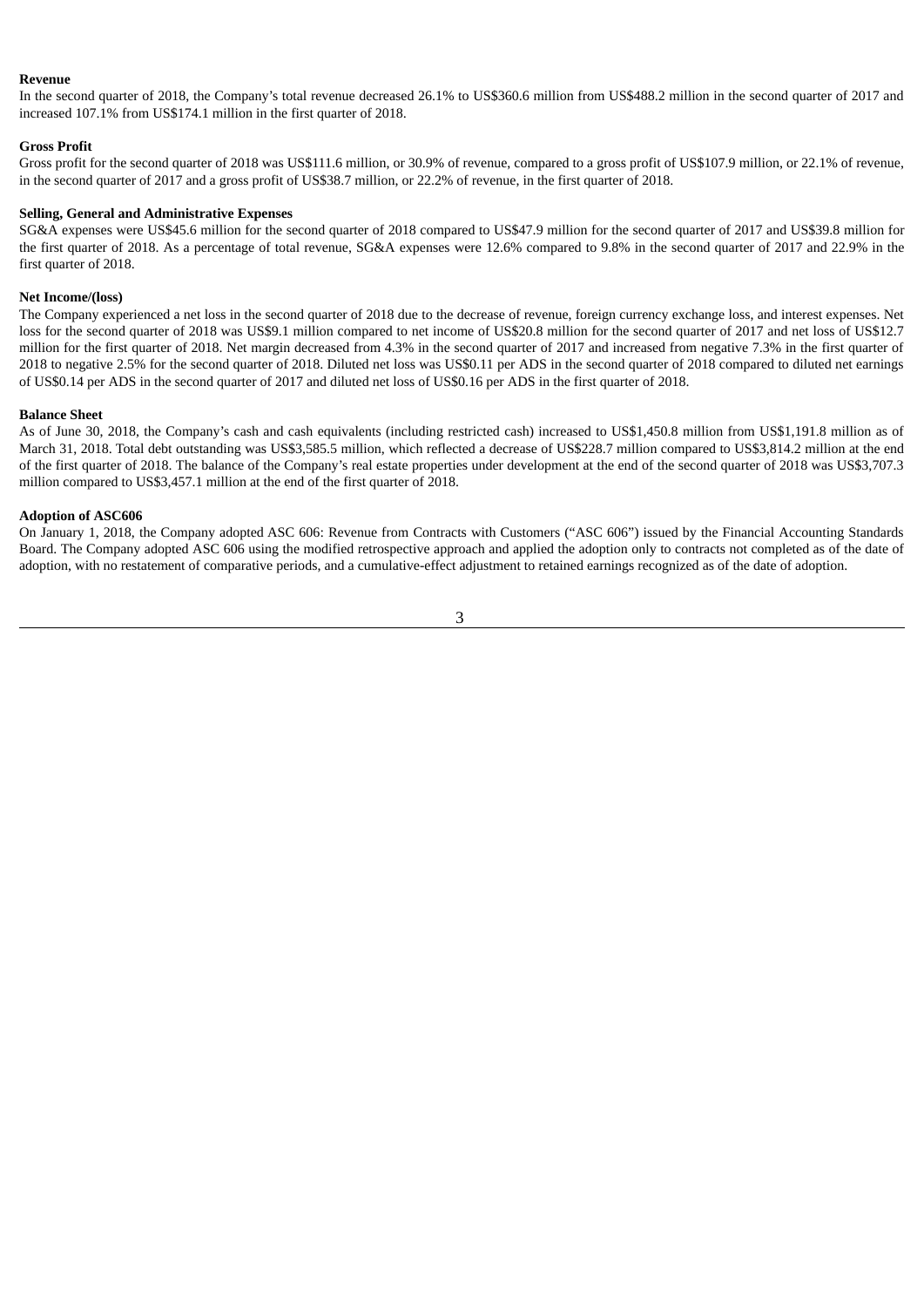The following tables show the actual annual 2017 operating results and the annual 2017 operating results if the Company had adopted ASC 606 on January 1, 2017.

## **2017 Financial Results Prior to ASC 606**

|                               | 2017 Total     | 2017 Q1        | 2017 Q <sub>2</sub> | 2017 Q3        | 2017 Q4        |
|-------------------------------|----------------|----------------|---------------------|----------------|----------------|
|                               | <b>USD'000</b> | <b>USD'000</b> | <b>USD'000</b>      | <b>USD'000</b> | <b>USD'000</b> |
|                               |                | (unaudited)    | (unaudited)         | (unaudited)    | (unaudited)    |
| <b>Contract Sales</b>         | 2,465,663      | 305,382        | 732,476             | 604,520        | 823,285        |
| 1. Revenue                    | 1,976,907      | 280,714        | 488.165             | 482,373        | 725,655        |
| <b>Gross Profit</b>           | 459,628        | 62,567         | 107,922             | 108,842        | 180,297        |
| Gross Profit Margin           | 23.2%          | 22.3%          | 22.1%               | 22.6%          | 24.8%          |
| SG&A                          | 212,568        | 35,505         | 47,894              | 50,976         | 78,193         |
| <b>Interest Expense</b>       | 66,153         | 9.325          | 20,195              | 11,418         | 25,215         |
| 2. Profit Before Income Taxes | 193,228        | 22,042         | 46,678              | 38,895         | 85,613         |
| Income Taxes                  | 113,117        | 14,625         | 25,901              | 22,366         | 50,225         |
| <b>3. Net Profit</b>          | 80,111         | 7,417          | 20,777              | 16,529         | 35,388         |

# **2017 Financial Results Adjusted for ASC 606 Adoption**

|                               | 2017 Total     | 2017 Q1        | 2017 Q <sub>2</sub> | 2017 Q3        | 2017 Q4        |
|-------------------------------|----------------|----------------|---------------------|----------------|----------------|
|                               | <b>USD'000</b> | <b>USD'000</b> | <b>USD'000</b>      | <b>USD'000</b> | <b>USD'000</b> |
|                               | (unaudited)    | (unaudited)    | (unaudited)         | (unaudited)    | (unaudited)    |
| <b>Contract Sales</b>         | 2,465,663      | 305,382        | 732,476             | 604,520        | 823,285        |
| 1. Revenue                    | 1,584,038      | 354,572        | 184,834             | 247,499        | 797,133        |
| <b>Gross Profit</b>           | 346,635        | 70,098         | 31,576              | 49,599         | 195,362        |
| Gross Profit Margin           | 21.9%          | 19.8%          | 17.1%               | 20.0%          | 24.5%          |
| SG&A                          | 212,568        | 35,505         | 47,894              | 50,976         | 78,193         |
| Interest Expense              | 66.153         | 9.325          | 20.195              | 11.418         | 25,215         |
| 2. Profit Before Income Taxes | 80,235         | 29,573         | (29,669)            | (20, 347)      | 100,678        |
| Income Taxes                  | 75,653         | 19,295         | 890                 | 7,991          | 47,477         |
| 3. Net Profit                 | 4,582          | 10,278         | (30, 559)           | (28, 338)      | 53,201         |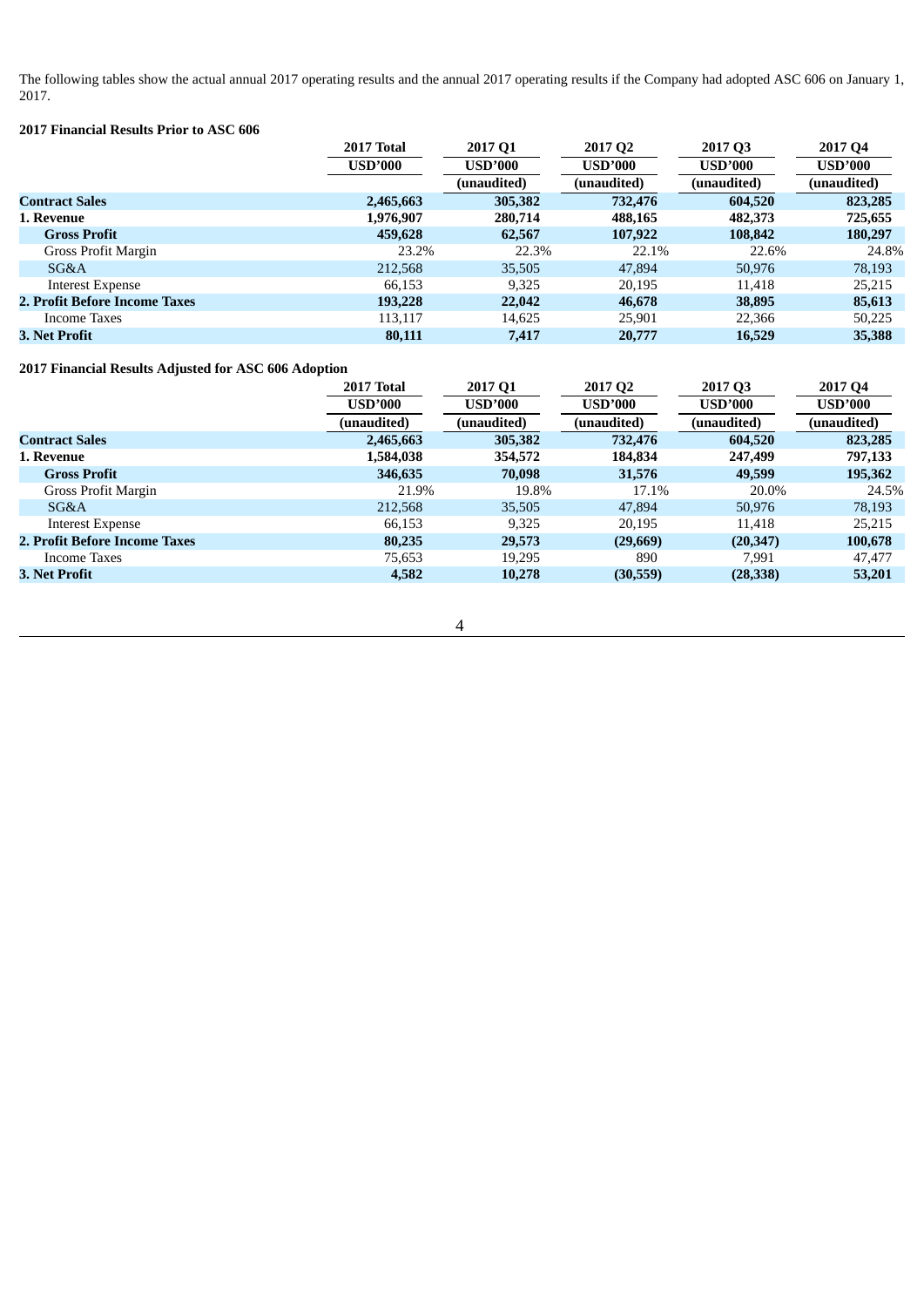# **Real Estate Project Status in China**

Below is a summary table of projects that were active and available for sale in the second quarter of 2018.

| Project                                       |                     | <b>GFA</b>    |                       |  |  |
|-----------------------------------------------|---------------------|---------------|-----------------------|--|--|
|                                               |                     | $(m^2$ '000s) |                       |  |  |
|                                               | <b>Total Active</b> |               |                       |  |  |
|                                               | Project             | Sold to date  | <b>Unsold to date</b> |  |  |
| Xingyang Splendid II                          | 137.3               | 81.7          | 55.6                  |  |  |
| Kunshan Royal Palace                          | 280.6               | 278.9         | 1.7                   |  |  |
| Jinan Royal Palace                            | 449.5               | 399.9         | 49.6                  |  |  |
| Xuzhou Colorful City                          | 130.7               | 119.7         | 11.0                  |  |  |
| Chengdu Thriving Family                       | 203.4               | 197.0         | 6.4                   |  |  |
| Changsha Xinyuan Splendid                     | 251.7               | 245.1         | 6.6                   |  |  |
| Sanya Yazhou Bay No.1                         | 117.6               | 101.4         | 16.2                  |  |  |
| Xi'an Metropolitan                            | 290.6               | 265.5         | 25.1                  |  |  |
| Zhengzhou Xindo Park                          | 144.4               | 127.8         | 16.6                  |  |  |
| Jinan Xin Central                             | 194.4               | 178.4         | 16.0                  |  |  |
| Henan Xin Central I                           | 262.2               | 252.1         | 10.1                  |  |  |
| Zhengzhou Fancy City I                        | 166.7               | 159.9         | 6.8                   |  |  |
| Tianjin Spring Royal Palace I                 | 139.2               | 131.0         | 8.2                   |  |  |
| Zhengzhou Fancy City II (South)               | 84.1                | 81.5          | 2.6                   |  |  |
| Kunshan Xindo Park                            | 89.0                | 80.4          | 8.6                   |  |  |
| Zhengzhou International New City I            | 360.5               | 335.9         | 24.6                  |  |  |
| Henan Xin Central II                          | 109.8               | 103.6         | 6.2                   |  |  |
| Xingyang Splendid III                         | 121.1               | 112.0         | 9.1                   |  |  |
| Changsha Mulian Royal Palace                  | 91.1                | 85.7          | 5.4                   |  |  |
| Zhengzhou International New City II           | 176.0               | 159.2         | 16.8                  |  |  |
| Zhengzhou International New City III A        | 96.0                | 95.4          | 0.6                   |  |  |
| Zhengzhou Fancy City II (North)               | 108.5               | 77.2          | 31.3                  |  |  |
| Tianjin Spring Royal Palace II                | 144.0               | 14.1          | 129.9                 |  |  |
| Zhengzhou International New City III D        | 46.1                | 29.7          | 16.4                  |  |  |
| Zhengzhou Hangmei International Wisdom City I | 64.7                | 16.1          | 48.6                  |  |  |
| Zhengzhou International New City III B        | 118.8               | 51.3          | 67.5                  |  |  |
| <b>Others</b>                                 | 66.8                |               | 66.8                  |  |  |
| <b>Total active projects</b>                  | 4,444.8             | 3,780.5       | 664.3                 |  |  |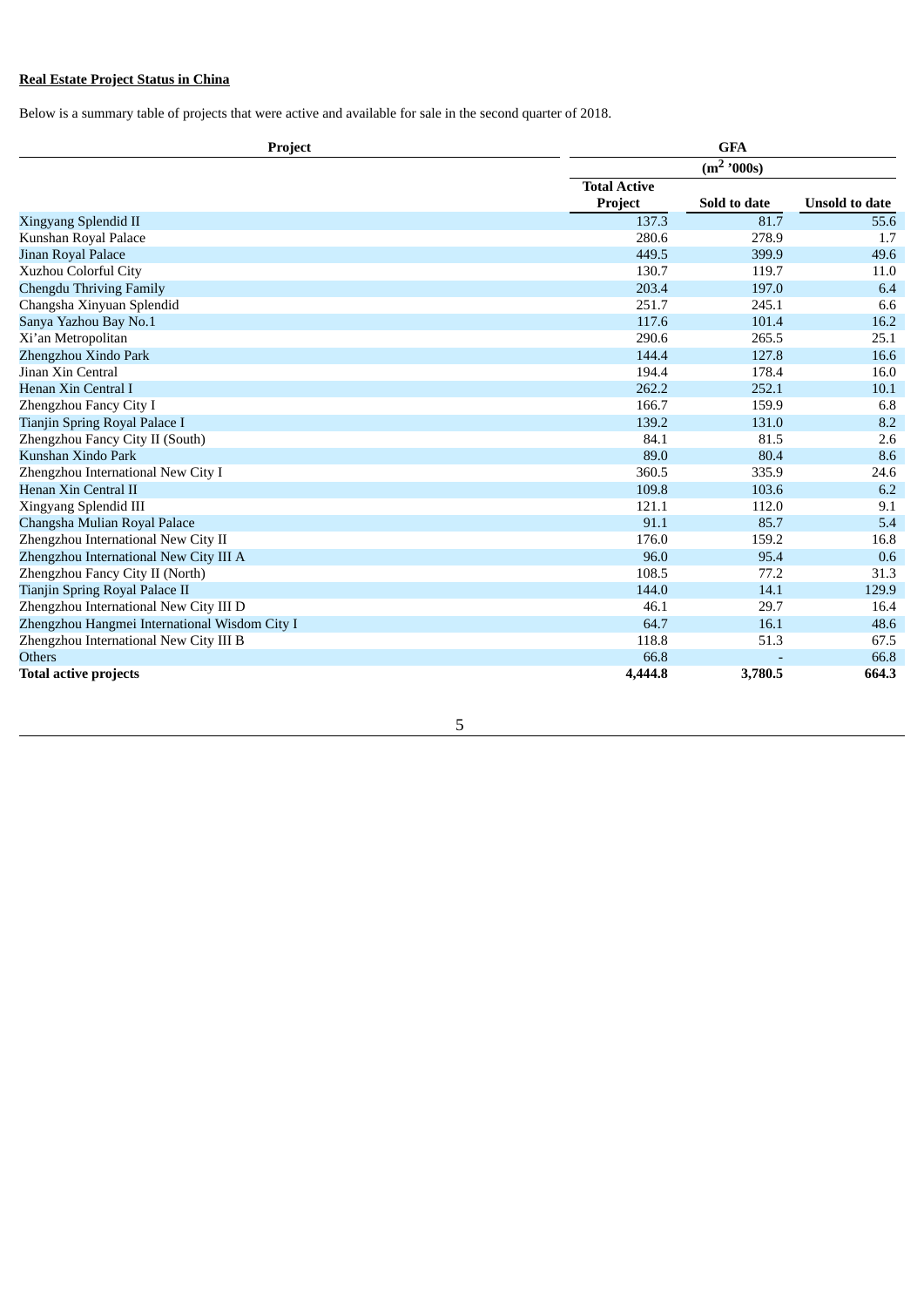As of August 10, 2018, the Company's total saleable GFA was approximately 5,992,900 square meters for active projects and under planning stage projects in China. Below is a summary of all of the Company's planning stage projects:

|                                                                                                           | <b>Unsold GFA</b><br>$(m^2$ '000s) | <b>Pre-sales</b><br><b>Scheduled</b> |
|-----------------------------------------------------------------------------------------------------------|------------------------------------|--------------------------------------|
|                                                                                                           |                                    |                                      |
| Tongzhou Xinyuan Royal Palace                                                                             | 102.3                              | To be determined                     |
| Changsha Furong Thriving Family                                                                           | 72.3                               | 2018Q3                               |
| Xinyuan Chang'an Royal Palace                                                                             | 226.0                              | To be determined                     |
| Xinyuan Golden Water View City                                                                            | 340.0                              | 2018Q4                               |
| Kunshan Xinyu Jiayuan                                                                                     | 109.3                              | 2018Q3                               |
| Zhengzhou International New City Land Bank (all land is grouped together and will be developed gradually) | 1,689.5                            | 2018Q4                               |
| Zhuhai Xin World                                                                                          | 70.0                               | To be determined                     |
| Lingshan Bay Dragon Seal                                                                                  | 380.0                              | To be determined                     |
| Zhengzhou Fancy City III                                                                                  | 83.0                               | 201804                               |
| Zhengzhou Hangmei Project Land Bank (all land is grouped together and will be developed gradually)        | 268.5                              | 2018Q3                               |
| Zhengzhou Zhongmou Project                                                                                | 480.0                              | To be determined                     |
| Suzhou Yinhewan Project                                                                                   | 89.7                               | 2018Q4                               |
| Suzhou Wujiang New City                                                                                   | 63.0                               | 2018Q3                               |
| Chengdu Xinyuan City                                                                                      | 873.0                              | 2018Q3                               |
| Wuhan New Project(newly added)                                                                            | 185.0                              | To be determined                     |
| Jinan Zhangqiu Project(newly added)                                                                       | 118.0                              | To be determined                     |
| Suzhou New Project(newly added)                                                                           | 24.0                               | 2018Q4                               |
| Qingdao West Coast Project(newly added)                                                                   | 155.0                              | 2018Q4                               |
| <b>Total projects under planning</b>                                                                      | 5,328.6                            |                                      |
| <b>Total active projects</b>                                                                              | 664.3                              |                                      |
| Total of all Xinyuan unsold projects in China                                                             | 5,992.9                            |                                      |

### **Real Estate Project Update in the United States**

As of June 30, 2018, a total of 176 units out of 216 units had been sold and closed at the Company's Oosten project in Brooklyn, New York City, with a total revenue from this project reaching US\$259.3 million. During the first half of 2018, revenues were US\$8.8 million.

Excavation and foundation work was completed in the first half of 2018 for the Company's Hudson Garden project in the Hell's Kitchen area of Manhattan, New York City. The design drawings were optimized, increasing the number of units from 82 to 92. Of the 38,000 SF of retail/commercial space a total of 29,000 SF has been leased to the U.S. department store retailer Target with a 20-year lease. The shell of the building is scheduled to begin in September 2018, with facade, core mechanical, and electrical installations to follow. Soft launch of sales is scheduled to begin in the last quarter of 2018.

The Company continues to execute on the planning, governmental approvals, and pre-development activities of its ground-up project in Flushing, New York City. The Landmark Protection Committee approved the Company's landmark protection plan and awarded the Company a Certificate of Appropriateness. The Company has begun the protection, master molds, and removal of landmarked artifacts and will transfer them in the third quarter of 2018. Offsite restoration work will follow at a later date.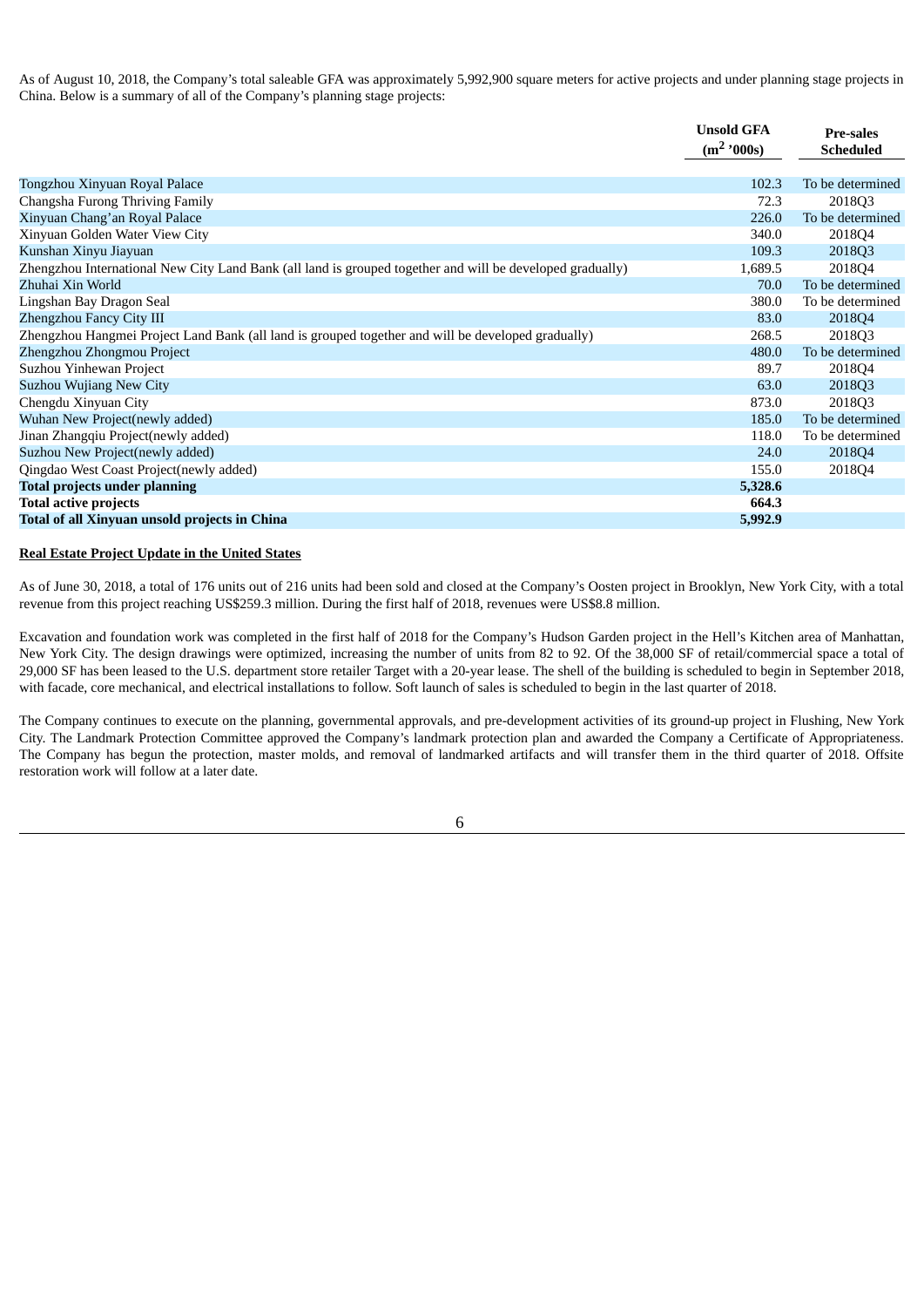## **Real Estate Project Update in the United Kingdom**

During the second quarter of 2018, the structural core of the Madison project has been constructed up to the 23rd floor out of a total 53 floors. Construction remains on programmed for completion in 2020.

Of the 423 residential units in The Madison, all of the 104 Affordable Housing apartments have been pre-sold to a regulated affordable housing provider. Of the remaining 319 apartments, 130 apartments have been sold. UK inquiry levels remained robust during the period despite ongoing political uncertainty caused by Brexit and the transition into the typically quieter summer sales season.

#### **Business Outlook**

The 2018 business outlook reflects the modified retrospective adoption of ASC 606 and may not be comparable to prior year periods.

For the third quarter of 2018, the Company expects contract sales to be approximately US\$540 million.

For 2018, the Company expects an increase in contract sales of about 10% and an increase in consolidated net income of 15% to 20% over 2017.

## **Conference Call Information**

The Company will hold a conference call at 8:00 am ET on August 15, 2018 to discuss second quarter 2018 results. Listeners may access the call by dialing:

US Toll Free: 1-866-575-6539 International: 1-323-994-2082

A webcast will also be available through the Company's investor relations website at http://ir.xyre.com.

A replay of the call will be available through August 22, 2018 by dialing:

US: 1-844-512-2921 International: 1-412-317-6671 Access code: 3902086

#### **About Xinyuan Real Estate Co., Ltd.**

Xinyuan Real Estate Co., Ltd. ("Xinyuan") is an NYSE-listed real estate developer and property manager primarily in China and recently in other countries. In China, Xinyuan develops and manages large scale, high quality real estate projects in over ten tier one and tier two cities, including Beijing, Shanghai, Zhengzhou, Jinan, Xi'an, Suzhou, among others. Xinyuan was one of the first Chinese real estate developers to enter the U.S. market and over the past few years has been active in real estate development in New York. Xinyuan aims to provide comfortable and convenient real estate related products and services to middle-class consumers. For more information, please visit http://www.xyre.com.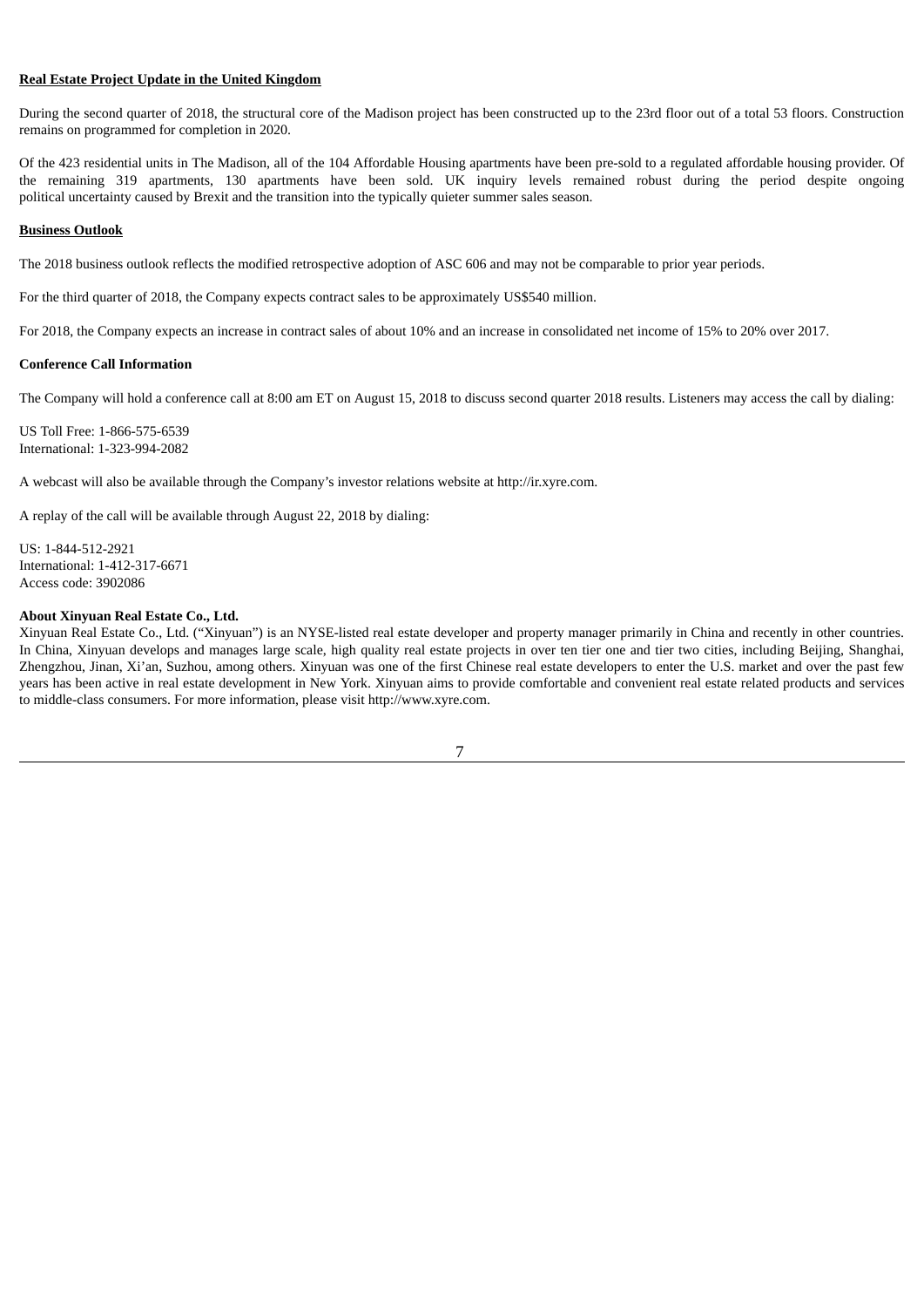## **Forward Looking Statements**

Certain statements in this press release constitute "forward-looking statements". These statements are made under the "safe harbor" provisions of the U.S. Private Securities Litigation Reform Act of 1995. These forward-looking statements includes statements about estimated financial performance and sales performance and activity, among others, and can generally be identified by terminology such as "will", "expects", "anticipates", "future", "intends", "plans", "believes", "estimates" and similar statements. Statements that are not historical statements are forward-looking statements. Forward-looking statements involve inherent risks and uncertainties that could cause actual results to differ materially from those projected or anticipated, including, but not limited to, our ability to continue to implement our business model successfully; our ability to secure adequate financing for our project development; our ability to successfully sell or complete our property projects under construction and planning; our ability to enter successfully into new geographic markets and new business lines and expand our operations; the marketing and sales ability of our third-party sales agents; the performance of our third-party contractors; the impact of laws, regulations and policies relating to real estate developers and the real estate industry in the countries in which we operate; our ability to obtain permits and licenses to carry on our business in compliance with applicable laws and regulations; competition from other real estate developers; the growth of the real estate industry in the markets in which we operate; fluctuations in general economic and business conditions in the markets in which we operate; and other risks outlined in our public filings with the Securities and Exchange Commission, including our annual report on Form 20-F for the year ended December 31, 2017. Except as required by law, we undertake no obligation to update or review publicly any forward-looking statements, whether as a result of new information, future events or otherwise, after the date on which the statement is made.

#### **Notes to Unaudited Financial Information**

This release contains unaudited financial information which is subject to year-end audit adjustments. Adjustments to the financial statements may be identified when the audit work is completed, which could result in significant differences between our audited financial statements and this unaudited financial information.

For more information, please contact:

#### **In China:**

Xinyuan Real Estate Co., Ltd. Mr. Charles Wang Investor Relations Director Tel: +86 (10) 8588-9376 Email: irteam@xyre.com

ICR, LLC In U.S.: +1-646-308-1472 Email: William.zima@icrinc.com

Media: Edmond Lococo In China: +86 (10) 6583-7510 Email: Edmond.Lococo@icrinc.com

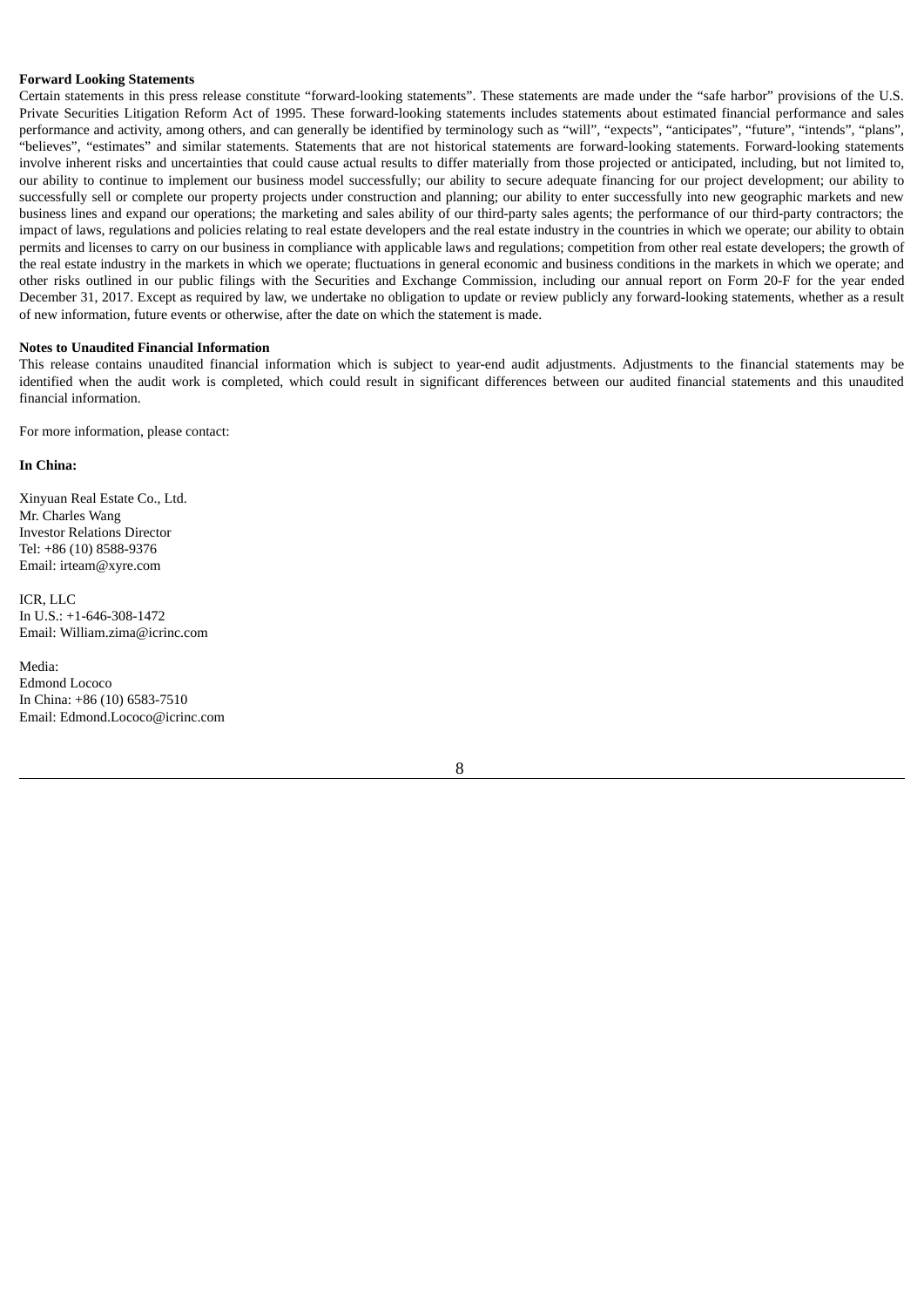## **XINYUAN REAL ESTATE CO., LTD. AND ITS SUBSIDIARIES UNAUDITED CONDENSED CONSOLIDATED STATEMENTS OF OPERATIONS (All US\$ amounts and number of shares data in thousands, except per share data)**

|                                                                              | Three months ended |             |                     |
|------------------------------------------------------------------------------|--------------------|-------------|---------------------|
|                                                                              | June 30,           | March 31,   | June 30,            |
|                                                                              | 2018               | 2018        | 2017<br>(unaudited) |
|                                                                              | (unaudited)        | (unaudited) |                     |
| <b>Total revenue</b>                                                         | 360,569            | 174,097     | 488,165             |
| Total costs of revenue                                                       | (248, 921)         | (135, 394)  | (380, 242)          |
| Gross profit                                                                 | 111,648            | 38,703      | 107,923             |
| Selling and distribution expenses                                            | (13, 819)          | (12, 174)   | (18,072)            |
| General and administrative expenses                                          | (31,773)           | (27, 592)   | (29, 823)           |
| Operating income/(loss)                                                      | 66,056             | (1,063)     | 60,028              |
| Interest income                                                              | 6,678              | 6,350       | 4,375               |
| Interest expense                                                             | (26, 592)          | (29, 785)   | (20, 195)           |
| Net realized gain on short-term investments                                  | $\overline{2}$     | 1,237       | 2,257               |
| Unrealized (loss)/gains on short-term investments                            | (700)              | (242)       | 524                 |
| Other (expense)/income                                                       | (1,037)            | 207         |                     |
| Exchange (loss)/gains                                                        | (21, 374)          | 11,639      | (46)                |
| Share of loss of equity investees                                            | (3,227)            | (921)       | (265)               |
| Income/(loss) from operations before income taxes                            | 19,806             | (12,578)    | 46,678              |
| Income taxes                                                                 | (28, 952)          | (142)       | (25,901)            |
| Net (loss)/income                                                            | (9, 146)           | (12,720)    | 20,777              |
| Net (loss)/ income attributable to non-controlling interest                  | 2,207              | 2,315       | (11, 698)           |
| Net (loss)/income attributable to Xinyuan Real Estate Co., Ltd. shareholders | (6,939)            | (10, 405)   | 9,079               |
| (Loss)/earnings per ADS:                                                     |                    |             |                     |
| <b>Basic</b>                                                                 | (0.11)             | (0.16)      | 0.14                |
| Diluted                                                                      | (0.11)             | (0.16)      | 0.14                |
| ADS used in computation:                                                     |                    |             |                     |
| <b>Basic</b>                                                                 | 64,921             | 64,821      | 64,324              |
| Diluted                                                                      | 65,816             | 65,805      | 65,622              |

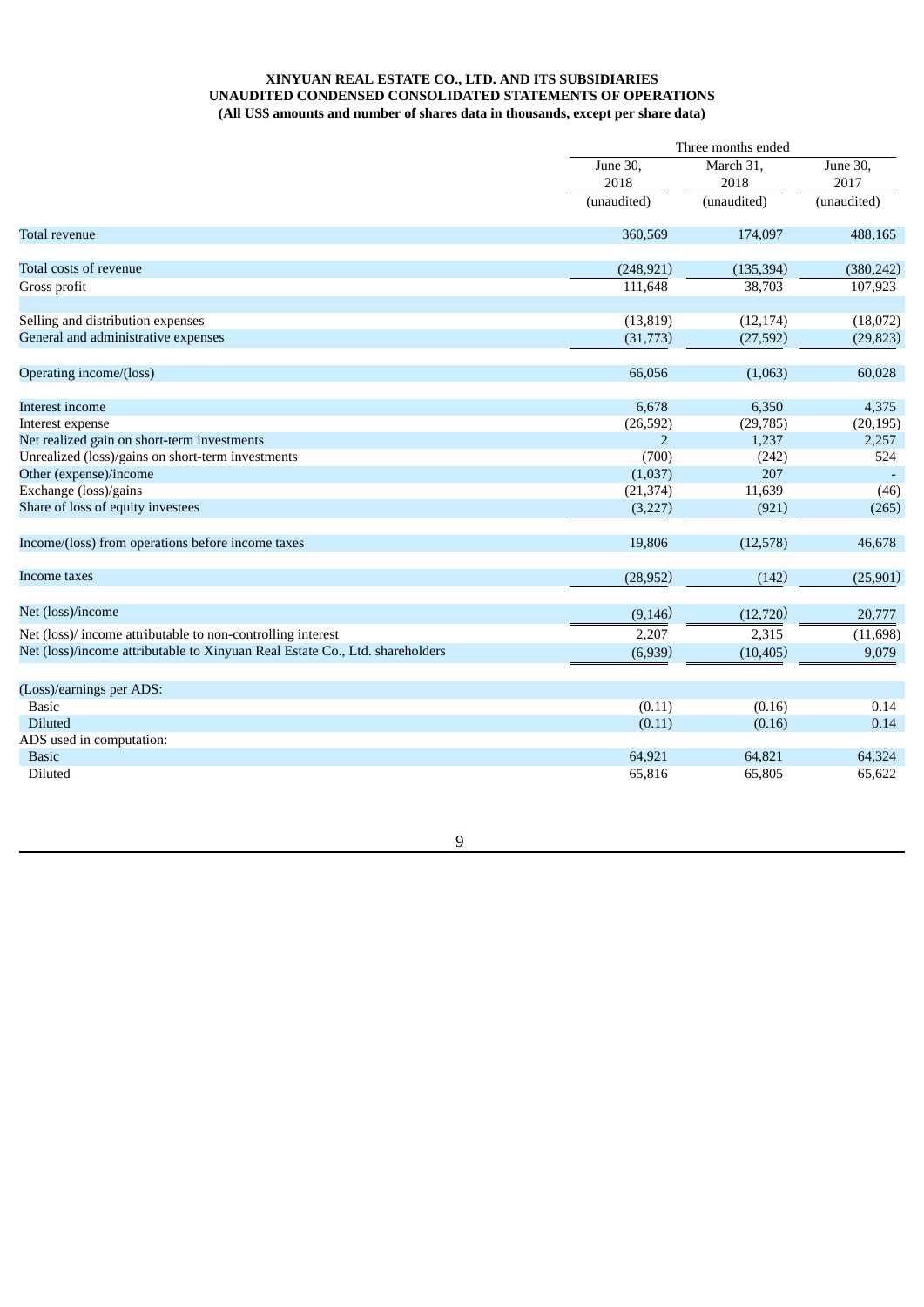|                                                                              | Six months ended |                                 |
|------------------------------------------------------------------------------|------------------|---------------------------------|
|                                                                              | June 30,         | June 30,<br>2017<br>(unaudited) |
|                                                                              | 2018             |                                 |
|                                                                              | (unaudited)      |                                 |
| <b>Total revenue</b>                                                         | 534,666          | 768,878                         |
| Total costs of revenue                                                       | (384, 314)       | (598, 389)                      |
| Gross profit                                                                 | 150,352          | 170,489                         |
| Selling and distribution expenses                                            | (25, 993)        | (28, 559)                       |
| General and administrative expenses                                          | (59, 365)        | (54, 840)                       |
| Operating income                                                             | 64,994           | 87,090                          |
| Interest income                                                              | 13,027           | 6,974                           |
| Interest expense                                                             | (56, 377)        | (29, 521)                       |
| Net realized gain on short-term investments                                  | 1,239            | 2,845                           |
| Unrealized (loss)/gains on short-term investments                            | (941)            | 1,778                           |
| Other (expense)/income                                                       | (830)            | 159                             |
| <b>Exchange loss</b>                                                         | (9,735)          | (97)                            |
| Share of loss of equity investees                                            | (4, 149)         | (508)                           |
| Income from operations before income taxes                                   | 7,228            | 68,720                          |
| Income taxes                                                                 | (29,093)         | (40, 525)                       |
| Net (loss)/income                                                            | (21, 865)        | 28,195                          |
| Net (loss)/ income attributable to non-controlling interest                  | 4,522            | (11, 656)                       |
| Net (loss)/income attributable to Xinyuan Real Estate Co., Ltd. shareholders | (17, 343)        | 16,539                          |
| (Loss)/earnings per ADS:                                                     |                  |                                 |
| <b>Basic</b>                                                                 | (0.27)           | 0.26                            |
| <b>Diluted</b>                                                               | (0.26)           | 0.26                            |
| ADS used in computation:                                                     |                  |                                 |
| <b>Basic</b>                                                                 | 64,921           | 64,159                          |
| Diluted                                                                      | 65,642           | 65,779                          |
|                                                                              |                  |                                 |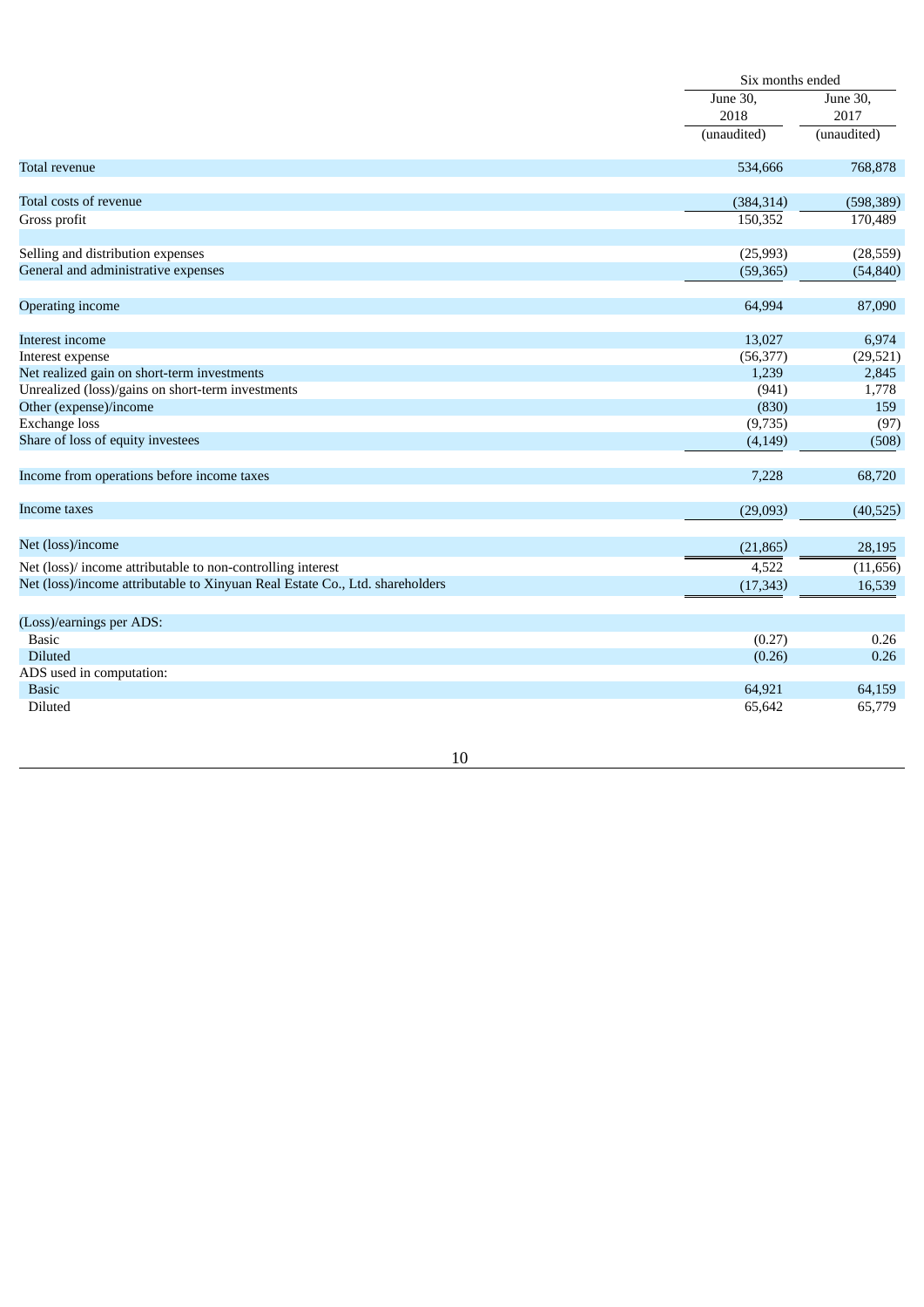## **XINYUAN REAL ESTATE CO., LTD. AND ITS SUBSIDIARIES CONDENSED CONSOLIDATED BALANCE SHEETS (All US\$ amounts and number of shares data in thousands)**

|                                              | June 30,            | March 31,           | December 31,      |
|----------------------------------------------|---------------------|---------------------|-------------------|
|                                              | 2018<br>(unaudited) | 2018<br>(unaudited) | 2017<br>(audited) |
| <b>ASSETS</b>                                |                     |                     |                   |
| Current assets                               |                     |                     |                   |
| Cash and cash equivalents                    | 1,066,507           | 813,736             | 894,551           |
| Restricted cash                              | 384,276             | 378,077             | 566,676           |
| Short-term investments                       | 99,409              | 123,478             | 57,740            |
| Accounts receivable                          | 37,508              | 10,912              | 100,553           |
| Other receivables                            | 50,158              | 49,422              | 73,194            |
| Deposits for land use rights                 | 202,255             | 97,669              | 103,716           |
| Other deposits and prepayments               | 184,903             | 674,320             | 272,022           |
| Advances to suppliers                        | 50,582              | 45,524              | 36,731            |
| Real estate properties development completed | 715,893             | 813,542             | 840,393           |
| Real estate properties under development     | 3,707,284           | 3,457,139           | 1,996,001         |
| Contract asset                               | 16,990              |                     |                   |
| Amounts due from related parties             | 149,702             | 187,644             | 125,662           |
| Amounts due from employees                   | 3,298               | 5,187               | 2,174             |
| Other current assets                         | 657                 | 454                 | 799               |
|                                              |                     |                     |                   |
| Total current assets                         | 6,669,422           | 6,657,104           | 5,070,212         |
|                                              |                     |                     |                   |
| Real estate properties held for lease, net   | 284,948             | 287,457             | 277,933           |
| Property and equipment, net                  | 30,287              | 32,707              | 32,386            |
| Long-term investment                         | 844,903             | 982,714             | 829,773           |
| Deferred tax assets                          | 140,899             | 153,558             | 82,006            |
| Deposits for land use rights                 | 22,669              | 23,854              | 22,956            |
| Amounts due from related parties             | 30,020              | 30,871              | 24,666            |
| Other assets                                 | 162,261             | 46,809              | 44,502            |
|                                              |                     |                     |                   |
| <b>TOTAL ASSETS</b>                          | 8,185,409           | 8,215,074           | 6,384,434         |